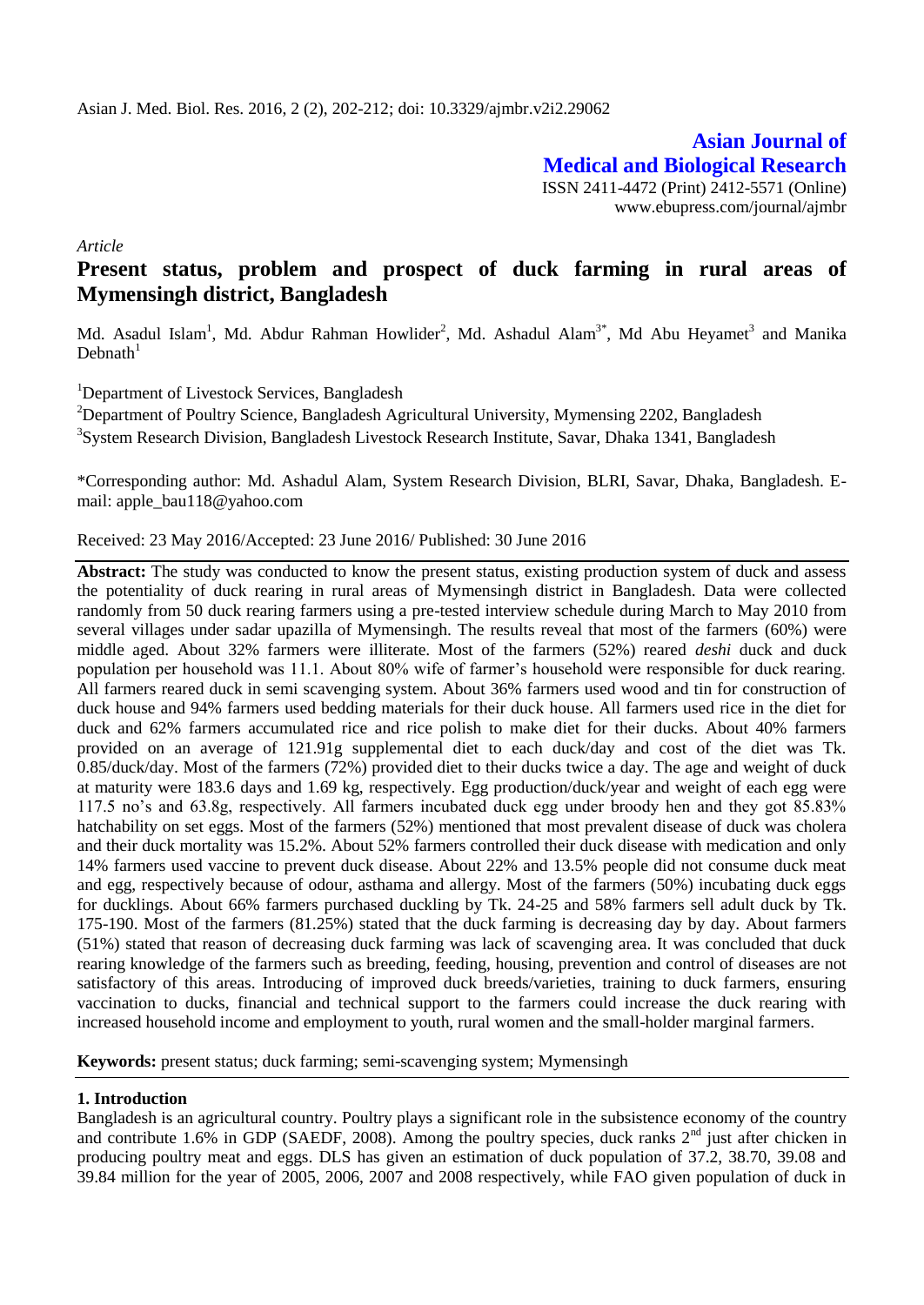2005, 2006, 2007 and 2008 as 20, 21, 22 and 23 million, respectively. At present, prices of meat and eggs are beyond the buying capacity of the poor people. Increased ducks egg and meat production can play a vital role in solving these problems. Duck keeping is one of the possible means of breaking out poverty trap of resourcepoor small holder families in low income countries (Pym *et al*., 2002). Ducks are considered to be the most important asset and source of income for ultra poor rural women. Small scale duck farming has not only been proved to be a beneficial occupation for small, marginal and landless farmers, but also a potential source of selfemployment for the youth and distress women (Jabber, 2004). There are many advantages of duck production and the duck can be considered as a good all purpose poultry species. Duck needs less care and management. Ducks can exploit natural water bodies; marshy lands, haors, rivers, ponds and cannels for their individual gain. About one-ninth of the total land of Bangladesh is low land which is very much suitable for duck rearing. It is easy to raise, need less space for rearing and require low inputs of feed, housing facilities and management. Ducks are hardy and can easily adapt to different climates and they are also relatively resistance to diseases (Holderread, 1990). Ducks are excellent foragers and if allowed to scavenge, can consume enough natural feed to cover most of their nutrient requirements. The scavenging venues of duck and chicken are different. So, they are not competitor of each other for scavengable feeds. Duck offers the opportunity for better utilization of water and aquatic resources to generate food and income for rural communities. Poor villagers can get maximum return by giving minimum supplemental diets to their ducks. The prospect of duck rearing in Mymensingh district of Bangladesh lies in the fact that there are large areas of low-lying water reservoirs where waters stand throughout the year. These water reservoirs contain weeds, fishes, snails, insects, fallen grains etc, which are the important feeds for ducks when reared under scavenging and semi scavenging systems. There is a great potentiality in improving the productivity of duck through better feeding and management. The problem and prospect of duck rearing has not been yet assessed and quantified. Very few research works had been done on the potentiality, productivity and profitability of duck rearing. To increase the productivity of duck, the present status, problems and prospects are needed to be assessed for economic rearing of duck in Bangladesh. Therefore, the present experiment was undertaken to know the present status and existing production system of duck and assess the problems and prospects of duck rearing in the rural reas of Mymensingh district.

#### **2. Materials and Methods**

Several villages (Sohila, Bosra, Doribabakholi, Paglabazar, Mirzapur, Bagunbari, Char-nirikkha) under Sadar upazila of Mymensingh district and fifty farmers were selected from these villages purposefully and randomly. The selected farmers were considered on the basis of their traditional crop production combined with smallscale duck production system. The data were collected by interviewing with a fill up questionnaires on farmers knowledge regarding of duck rearing during March to May 2010. Some parameters like feed weight, egg weight and body weight were recorded directly by the researchers. Collected data were analyzed in accordance with the objectives of the study. Mean, standard deviation chi- test and percentage were used mainly to illustrate the results.

#### **3. Results and Discussion**

#### **3.1. Farmer's personal information**

#### **3.1.1. Age of duck farmers**

Age of the duck farmers ranged from 25 to 90 years. The farmers were stratified into 3 age categories; namely young <36, middle age 36-50 and old >50 (Table 1). The average age of duck farmers was 42.02. The stratification agrees with Rahman (2009). He observed the average age of duck farmers was 43.52 years.

#### **3.1.2. Education of duck farmers**

Level of education is an important indicator for duck farming. Score was given on the basis of year of schooling and one score was given for each year of schooling. Their score of education ranged from 0 to 15, which indicates that their education level was illiterate to graduation. In the study area, it was showed that 32% farmers were illiterate followed by 36% had primary education and rest 32% had schooling after primary education (Table 1).

This observation agree with Rahman *et al*. (2009) who reported that 39% farmers were from middle-aged category and 30% farmers have got primary level of education, 18% had secondary and 9% had higher education in Noakhali and Lakshmipur districts.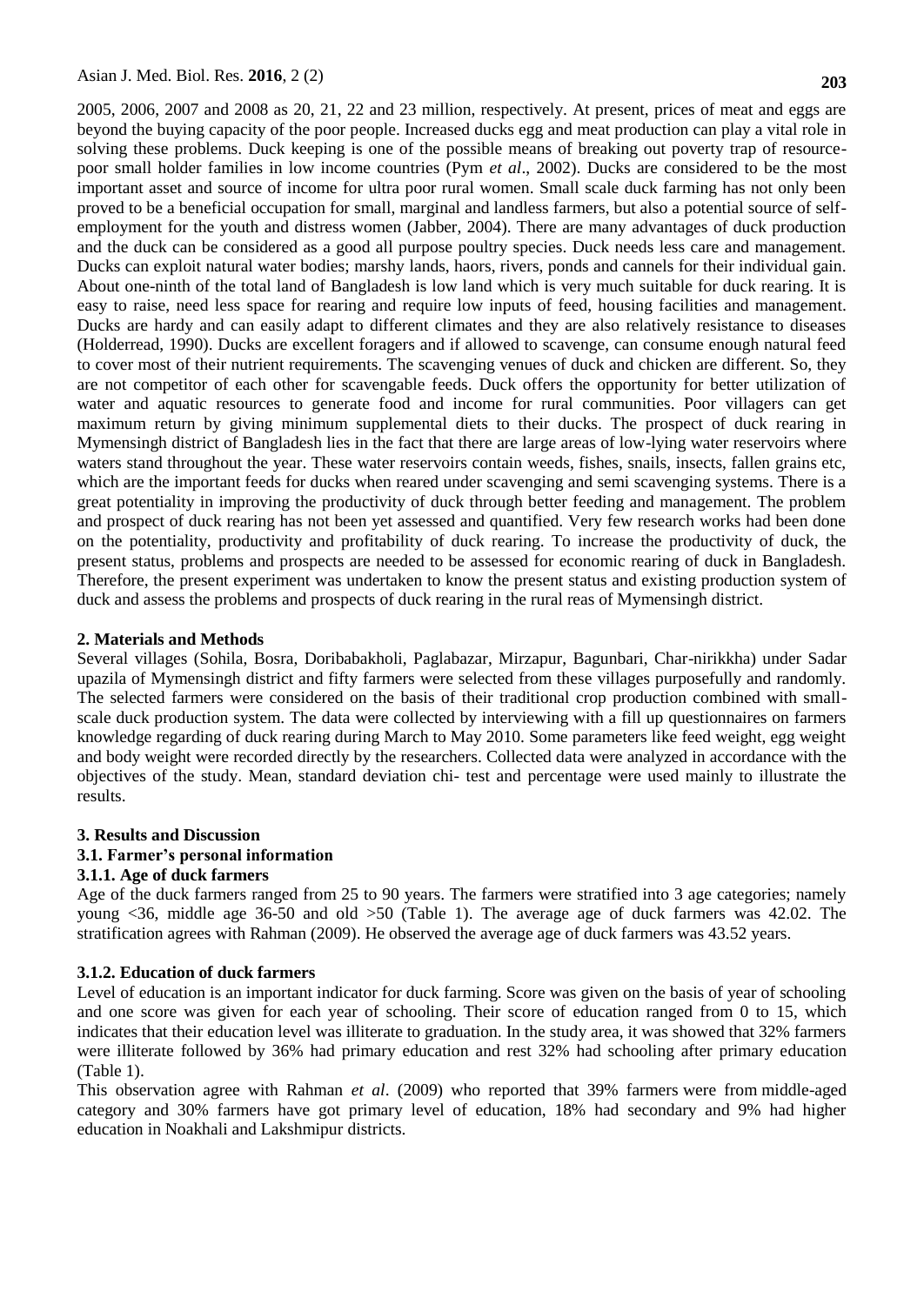### **3.1.3. Duck rearing experience of farmers**

Duck rearing experience indicates the proper management knowledge of duck farmers. The duck farmers were classified into 3 categories; namely shorter (<10 years), moderate (10-20 years), and longer (>20 years). The experience ranged from 3 to 60 years with average of 13.88 years (Table 1).

| Table 1. Farmer's personal information. |  |  |  |
|-----------------------------------------|--|--|--|
|-----------------------------------------|--|--|--|

| <b>Characteristics</b>    | Category                      | Farmer $(\% )$ | <b>Mean</b> | <b>SD</b> |
|---------------------------|-------------------------------|----------------|-------------|-----------|
| Age (Year)                | Young $(<$ 36 years)          | 24             | 42.02       | 11.05     |
|                           | Middle age (36-50 years)      | 60             |             |           |
|                           | Old $(50$ years)              | 16             |             |           |
| Education (Year of        | Illiterate (score 0)          | 32             | 5.02        | 4.16      |
| schooling)                | Primary (score 1-5)           | 36             |             |           |
|                           | More than above (score $>5$ ) | 32             |             |           |
| Rearing experience (Year) | Shorter $(<10$ years)         | 40             | 13.9        | 11.30     |
|                           | Moderate (10-20 years)        | 40             |             |           |
|                           | Longer $(>20$ years)          | 20             |             |           |

\* SD, standard deviation

# **3.2. Rearing of duck**

In the rural areas of Mymensingh district, farmers reared Deshi, Khaki Campbell, Jinding and Cross bred of ducks (Figure 1). Figure shows that about 52% farmers reared only Deshi, followed by 18% farmers reared only Khaki Campbell, 10% farmers reared only Jinding.



**Figure 1. Duck Breeds.**

The proportion of farmers reared *deshi* duck in this study was lower than that of Rahman (2009). He found 82.25% farmers reared *deshi* duck. The reason for decreasing of *deshi* duck may be for substitution of *deshi* duck by Khaki Campbell and Jinding.

# **3.3. Population of duck**

According to flock size of duck, the farmers were classified into three categories; namely low producer having less than 5 no's; medium producer having 6 to 12 no's and high producer having 13-69 no's of duck. The number of duck reared by each farmer ranged from 3 to 69 with an average of 11.1 (Table 2).

# **Table 2. Population of duck.**

| <b>Category (flock size)</b> | Farmer $(\% )$ | Mean | SD    |
|------------------------------|----------------|------|-------|
| Small $(3-5)$                | 24             | .    | 10.94 |
| Medium $(6-12)$              | 48             |      |       |
| Large (13-69)                | 28             |      |       |

\*SD, standard deviation

From the Table 2, it can be seen that about 48% farmers were medium producers than low and high producers. The duck number per household agrees with that of Rahman (2009). He reported number of duck per household was 10.41.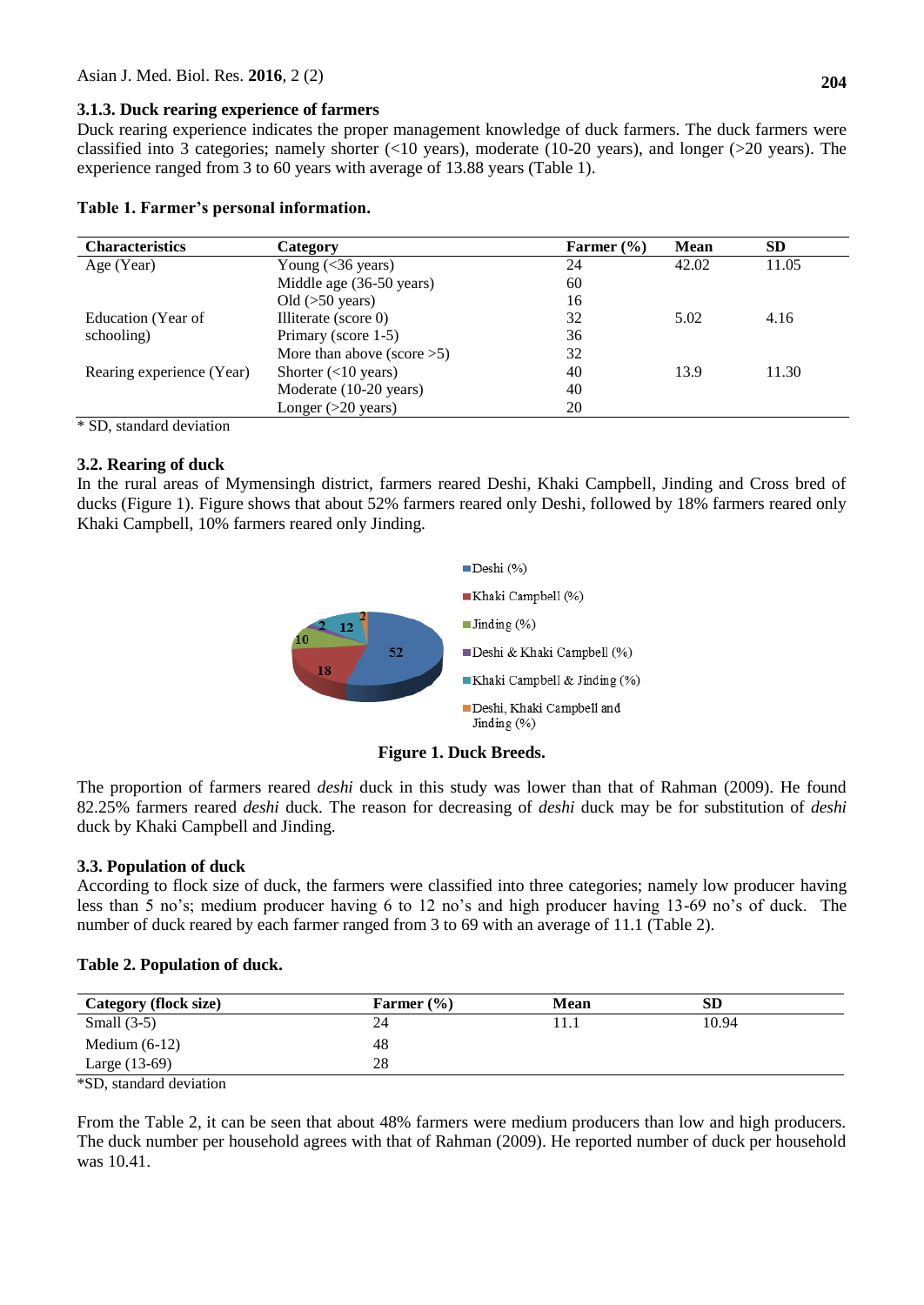# **3.4. Member involved in duck rearing**

In taking care and management of duck, wife, son and daughter of the farmer were responsible (Table 3). Table shows that 80% of wife of farmers' household were responsible to take care of ducks rather than son, daughter and others.

# **Table 3. Member involved in duck rearing.**

| <b>Member Involved</b> | Household $(\% )$ | $\gamma$ 2 |  |
|------------------------|-------------------|------------|--|
| Wife                   | 80                |            |  |
| Son                    | 02                |            |  |
| Mother                 | 02                | $145.9***$ |  |
| Wife and daughter      | 10                |            |  |
| Son and daughter       | 04                |            |  |
| Employed labour        | 02                |            |  |

\*\*, P<0.01

The finding is similar to the observation of Rahman (2009). He reported that 100% housewife was responsible to take care of duck. It may be concluded that traditionally women were the sole raiser of duck under rural condition.

### **3.5. Duck rearing system**

All the farmers in the study area reared duck in semi scavenging system. The observation did not agree with Amin (1999). He reported that 85 to 87% duck was being reared under scavenging system.

### **3.6. Housing of duck**

Farmer used a variety of materials for duck housing (Figure 2). Figure show that about 36% farmers used wood and tin followed by 22% farmers used brick, 22% farmers used bamboo and soil, 10% farmers used only bamboo and rest of the farmers used other materials for constructing duck house.



**Figure 2. Housing materials of duck.**

This finding differs from Rahman (2009). He found 65.5% farmers used wood and tin, 17.5% farmers used bamboo, 10.25% farmers used straw and bamboo and rest 6.75% farmers used soil and other materials for duck housing.

# **3.7 Bedding materials for duck**

Variation of bedding materials in duck house was observed. It was shown that 94% farmers used bedding materials and rest 6% farmers did not use any bedding materials in duck house (Figure 3). Figure shows that about 42% farmers used sand as bedding materials, followed by 28% farmers used sand and ash, 8% farmers used ash, 8% farmers used paper and rest of the farmers used curtain, ash and paper in duck house.



**Figure 3. Bedding materials used in duck house.**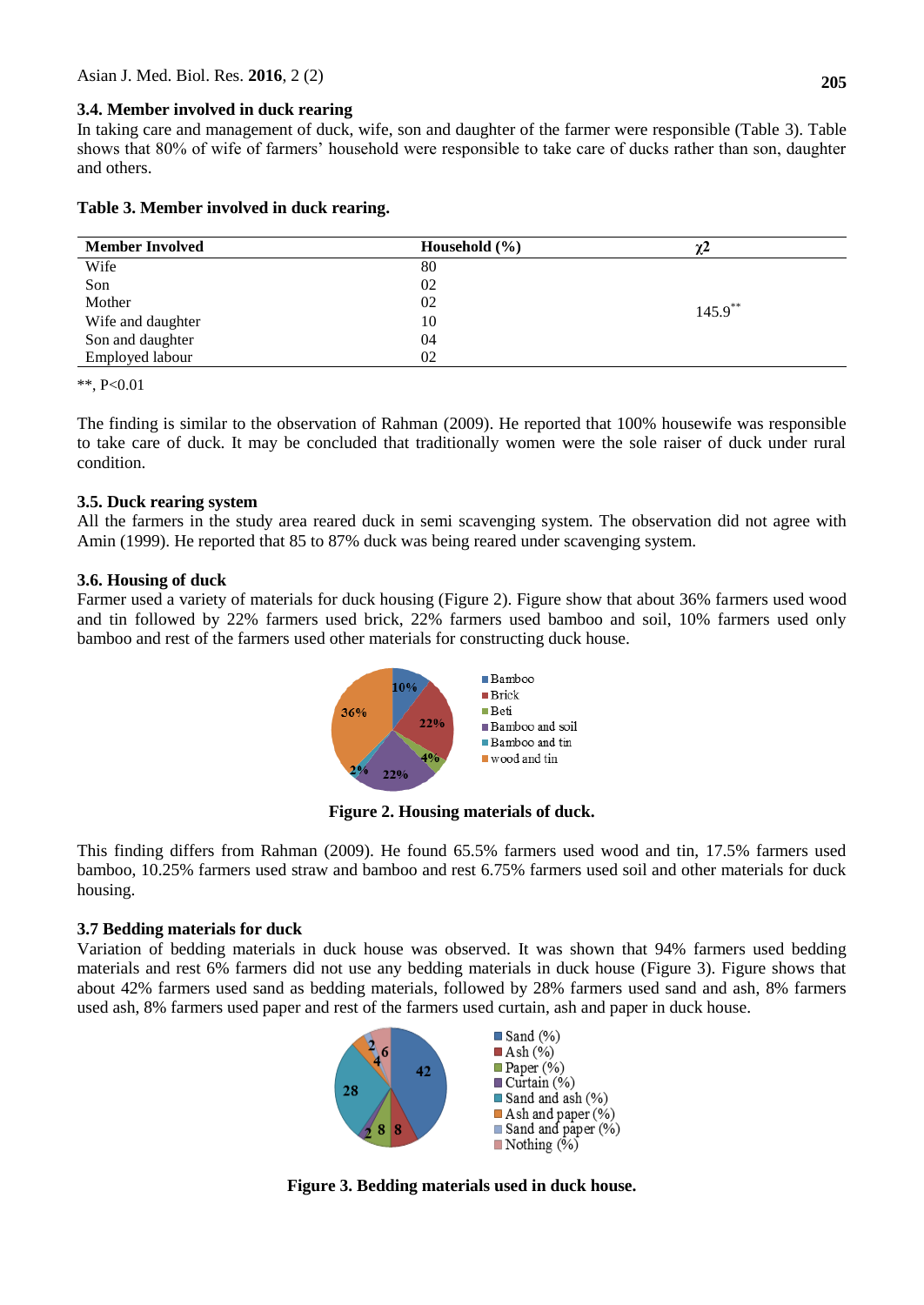# **3.8. Feeds and Feeding of duck**

Farmers used a wide variety of supplementary feed for their ducks. It was shown that about 62% farmers used rice and rice polish, 20% farmers used rice, rice polish and commercial feed 6% farmers used rice, rice polish and paddy, 6% farmers used rice, rice polish and broken rice and rest of the farmers used rice, rice polish , snail and wheat bran as a feed ingredients for duck (Table 4).

# **Table 4. Feed ingredient in supplemented diet of ducks.**

| <b>Feed ingredient</b>                | Farmer $(\% )$ | χΖ        |
|---------------------------------------|----------------|-----------|
| Rice and rice polish                  | 62             |           |
| Rice, rice polish and paddy           | 06             |           |
| Rice, rice polish and broken rice     | 06             | $80.1***$ |
| Rice, rice polish and commercial feed | 20             |           |
| Rice, rice polish and snail           | 02             |           |
| Rice, rice polish and wheat bran      | 04             |           |

\*\*, P<0.01

It is evident from the current findings that 100% duck farmers used rice in the diet of duck which contradict Rahman (2009). He did not find any farmer to use rice in the supplemented diet.

# **3.9. Amount of feed supplied to duck and cost of supplemented feed**

The amount of feed supplied to duck ranged from 100g/day to 142.8g/day with an average 121.91g/day. On the basis of feed supplied to duck farmers were classified into 3 categories; namely low, medium and high (Table 5). Table shows that 40% supplied 115-125g/day.

### **Table 5. Amount of feed supplied to duck/day and cost of supplemented feed.**

| <b>Parameters</b> | Category             | Farmer $(\% )$ | Mean $(g)$ | <b>SD</b> |
|-------------------|----------------------|----------------|------------|-----------|
| Supplemented feed | Low (<115g)          | 20             | 121.91     | 9.28      |
|                   | Medium $(115-125g)$  | 40             |            |           |
|                   | High $(>125g)$       | 40             |            |           |
| Feed price        | Low $(<0.6$ Tk.)     | 24             | 0.85       | 0.37      |
|                   | Medium (0.6-0.75Tk.) | 62             |            |           |
|                   | High (>0.75Tk.)      | 14             |            |           |

\* SD, standard deviation

The cost of supplemented diet of duck was lower. The cost of diet/duck/day ranged from Tk. 0.49 to 1.83 with an average of Tk. 0.85 (Table 5). The farmers were classified into three categories; namely low, medium and high (Table 5). Table shows that 62% farmers used a diet of Tk. 0.6-0.75 for each duck/day.

It is evident from Table 5 that the amount of supplemental feed/day of each duck 121.91g agrees the observation of Hoque *et al.* (2001). They observed that the farmers of Sylhet basin supplied 117g extra feed per duck per day during dry period but according to Rahman (2009), farmers gave 120g supplemental feed/day to each duck. The price of supplemented diet was higher than that of Rahman (2009). He found the average feed cost for each duck Tk. 0.42.

# **3.10. Pattern of feeding**

Feeding varied from 1 to 3 times with a mean of 2.2 (Figure 4). Most of the farmers supplied diet 2 times a day, where as 4% supplied only 1 time and rest 24% farmers supplied diet to their duck in 3 times a day.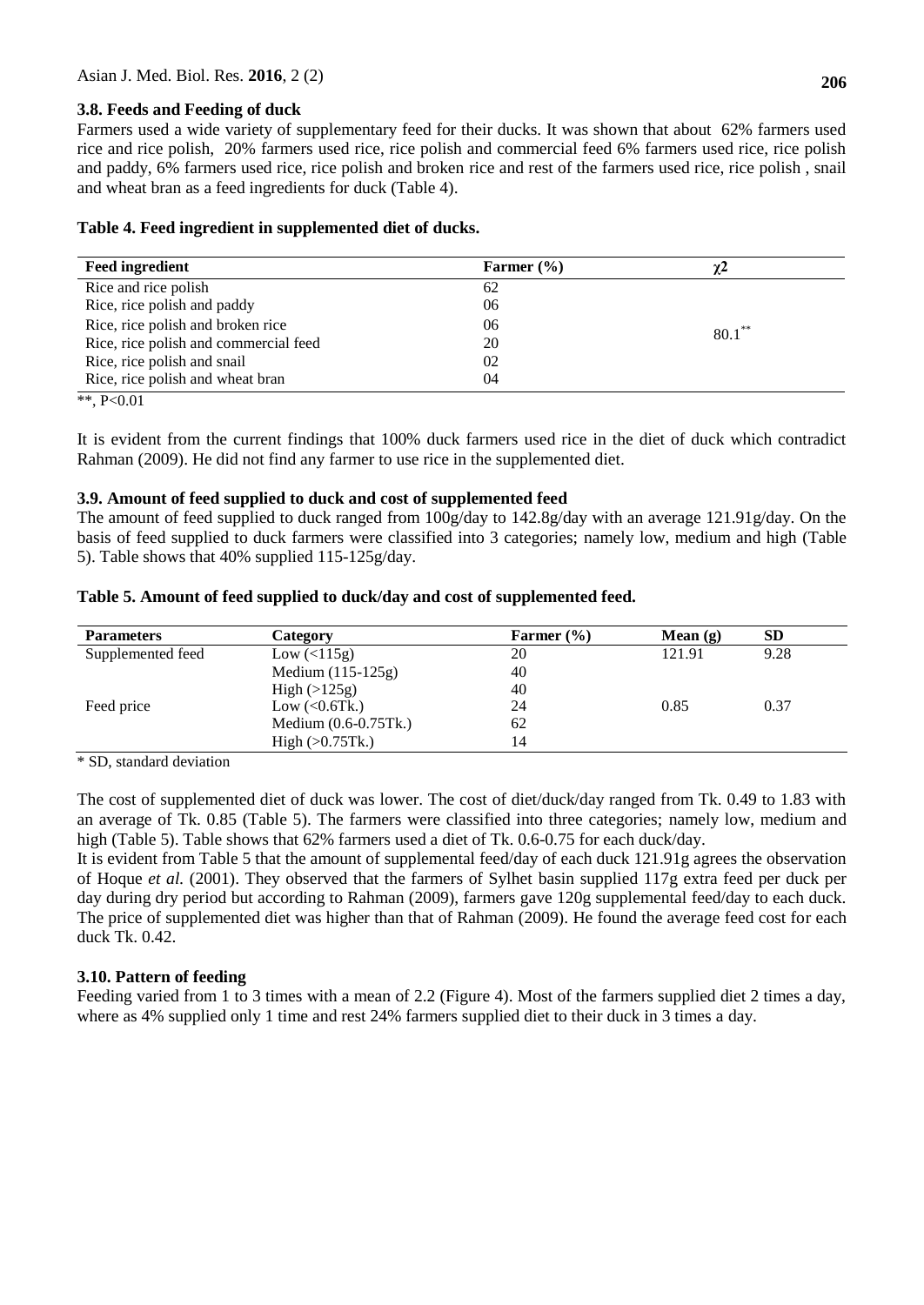

**Figure 4. Feeding pattern.**

#### **3.11. Productivity of duck**

The study was captured age at sexual maturity, adult body weight, egg production, egg weight and hatchability of duck as productivity parameters that presented in Table 6. Age at sexual maturity of duck varied from 180 to 210 days with an average of 183.6. Among the farmers 78% obtained first egg of duck at 180-189 days (Table 6). This observation agrees with Islam *et al.* (2003) and Sarker (2005). They stated that the age of sexual maturity of indigenous duck varied 180-210 days. Eswaran *et al.* (1984) observed age at first egg in 138 days for Khaki Campbell ducks vs 158 days for *Deshi* ducks. Weight of adult duck ranged from 1.4 to 2.0 kg with an average of 1.69 kg (Table 6). About 54% the farmers stated the weight of adult duck was 1.6 to 1.8kg (Table 6). The observed result agrees with Islam *et al.* (2003) and Sarker (2005). They stated the weight of adult indigenous duck 1.5 to 1.8kg. The observation is also similar to that of Hamid *et al.* (1988). They reported that the body weight at sexual maturity of Khaki Campbell and *Deshi* duck 1748 and 1731g respectively. This observation of weight of adult duck was higher than that of Das and Hoq (2000). They reported the body weight of Jinding 1.51kg at sexual maturity.

Egg production ranged 80-200/duck/year with an average number of 117.5 (Table 6). Among the farmers 48% found 80-100 egg/duck/year, 48% found 101-150 egg/duck/year (Table 6). The observation of egg production of duck was lower than that of Ukil (1992). He stated that indigenous ducks reared for egg and meat laid 150-200 eggs per year under semi-scavenging system but the observation was higher than that of Islam *et al.* (2003) and Sarker (2005). They stated the egg production of indigenous duck was 85-90. The weight of duck egg ranged 60-70g with an average of 63.8 g (Table 6). About 60% the farmers stated the weight of duck egg was 63 to 65 g (Table 6). The egg weight obtained coincides with that of Islam *et al.* (2003) and Sarker (2005). They reported the egg weight of indigenous duck was 65g. The hatchability percentage of duck egg ranged 77-91.6% with an average of 85.83 (Table 6). Most of the farmers (53.33%) obtained hatchability of duck egg were 84-88% (Table 6). Hatchability of duck eggs was higher than that of Alam and Hossain (1989). They reported that hatchability of duck egg ranged from 60 to 85%. The observation of hatchability was also higher than that of Rahman (2009) and Hamid *et al.* (1988). Rahman (2009) found 79% hatchability of duck egg. Hamid *et al.* (1988) reported the hatchability (%) of *Deshi* ducks was 66%.

| <b>Parameters</b>   | Category                        | Farmer $(\% )$ | <b>Mean</b> | <b>SD</b> |
|---------------------|---------------------------------|----------------|-------------|-----------|
| Sexual maturity     | Early $(<$ 190 days)            | 78             | 183.6       | 7.15      |
|                     | Moderate (190-200 d)            | 20             |             |           |
|                     | Late $(>200 \text{ days})$      | 02             |             |           |
| Adult weight        | Low $\left($ < 1.6 kg $\right)$ | 36             | 1.69        | 0.155     |
|                     | Medium $(1.6-1.8kg)$            | 54             |             |           |
|                     | High (>1.8kg)                   | 10             |             |           |
| Egg production      | Low $(80-100)$                  | 48             | 117.5       | 28.90     |
|                     | Medium (101-150)                | 48             |             |           |
|                     | High (150-200)                  | 4              |             |           |
| Egg weight          | Low $(63g)$                     | 32             | 63.8        | 2.95      |
|                     | Medium $(63-65g)$               | 60             |             |           |
|                     | High $(>65g)$                   | 8              |             |           |
| Hatchability $(\%)$ | Low $(<84\%)$                   | 33.33          | 85.8        | 2.72      |
|                     | Medium (84-88%)                 | 53.33          |             |           |
|                     | $High (>88\%)$                  | 13.33          |             |           |

#### **Table 6. Productivity of duck.**

\*SD, standard deviation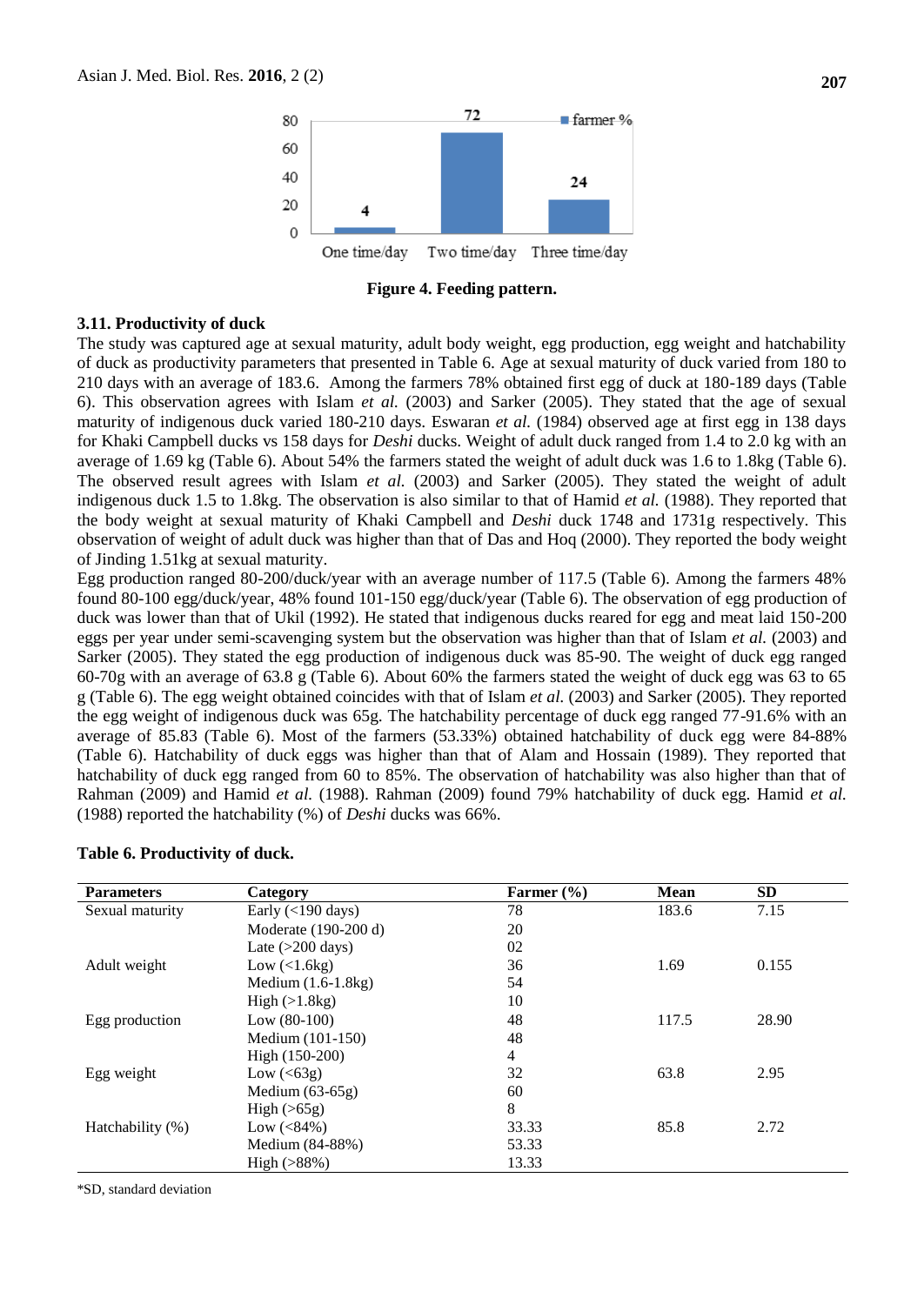# **3.12. Reason of Incubation of duck egg under hen**

All farmers incubated their duck egg under broody hen. They stated different reasons of incubation of duck egg under broody hen (Table 7). Table shows that about 20% farmers stated that hen to be more broody than duck, 18% farmers stated hen as a good mother, 16% farmers stated that as duck lay more eggs they used hen to minimize the loss of egg production.

# **Table 7. Reason of incubation under chicken.**

| <b>Reason</b>               | Farmer $(\% )$ |                   |
|-----------------------------|----------------|-------------------|
| More broody                 | 20             | 8.8 <sup>NS</sup> |
| Good mother                 | 18             |                   |
| More broody and good mother | 12             |                   |
| Scavenge near house         | 12             |                   |
| Stop egg production         | 16             |                   |
| More hatchability           | 10             |                   |
| GM and more sitting time    | 02             |                   |
| Unknown                     | 10             |                   |
| NS. P > 0.05                |                |                   |

# **3.13. Diseases of duck**

It was observed that most prevalent diseases of duck were Plague and Cholera. About 52% farmers stated that their duck were affected with Cholera, 26% duck were affected with Plague and rest 8% farmers did not faced any duck diseases (Table 8).

# **Table 8. Important diseases of duck.**

| Farmer $(\% )$ |           |
|----------------|-----------|
| 52             | $39.8$ ** |
| 26             |           |
| 12             |           |
| 02             |           |
| 08             |           |
|                |           |

\*\*, P<0.01

This finding coincides with that of Rahman (2009) and Baki *et al.* (1986). Rahman (2009) found that 100% of the duck owners in Noakhali Sadar and Ramgati reported that the most prevalent diseases of ducks were Plague and Cholera. Baki *et al.* (1986) mentioned that Duck Plague and Duck Cholera are the common diseases of epidemic nature in Bangladesh.

# **3.14. Mortality of duck**

Mortality of duck ranged 0-35% with an average of 15.2% Farmers were categorized into three groups; namely low (<10%), medium (10-20%) and high (>20%) (Table 9). Table shows that 70% farmers reported that their duck mortality was 10-20%.

# **Table 9. Mortality of duck.**

| Category          | Farmer $(\% )$ | Mean $(\% )$ | <b>SD</b> |
|-------------------|----------------|--------------|-----------|
| $Low (< 10\%)$    | 14             | 15.2         | 8.50      |
| Medium $(10-20%)$ | 70             |              |           |
| High $(>20\%)$    | 16             |              |           |

\*SD, standard deviation

The mortality rate in this observation is lower than that of Huque and Hussain (1994) and Khanum *et al.* (2005). Huque and Husain (1994) reported that the mortality of Khaki Campbell and *Deshi* duck were 58% and 72% respectively. Khanum *et al.* (2005) reported that the mortality of duck in Netrokona was 27.1%. The mortality was higher than that of Islam *et al.* (2003) and Sarker (2005). They reported that the mortality of indigenous growing duck was 6-9%.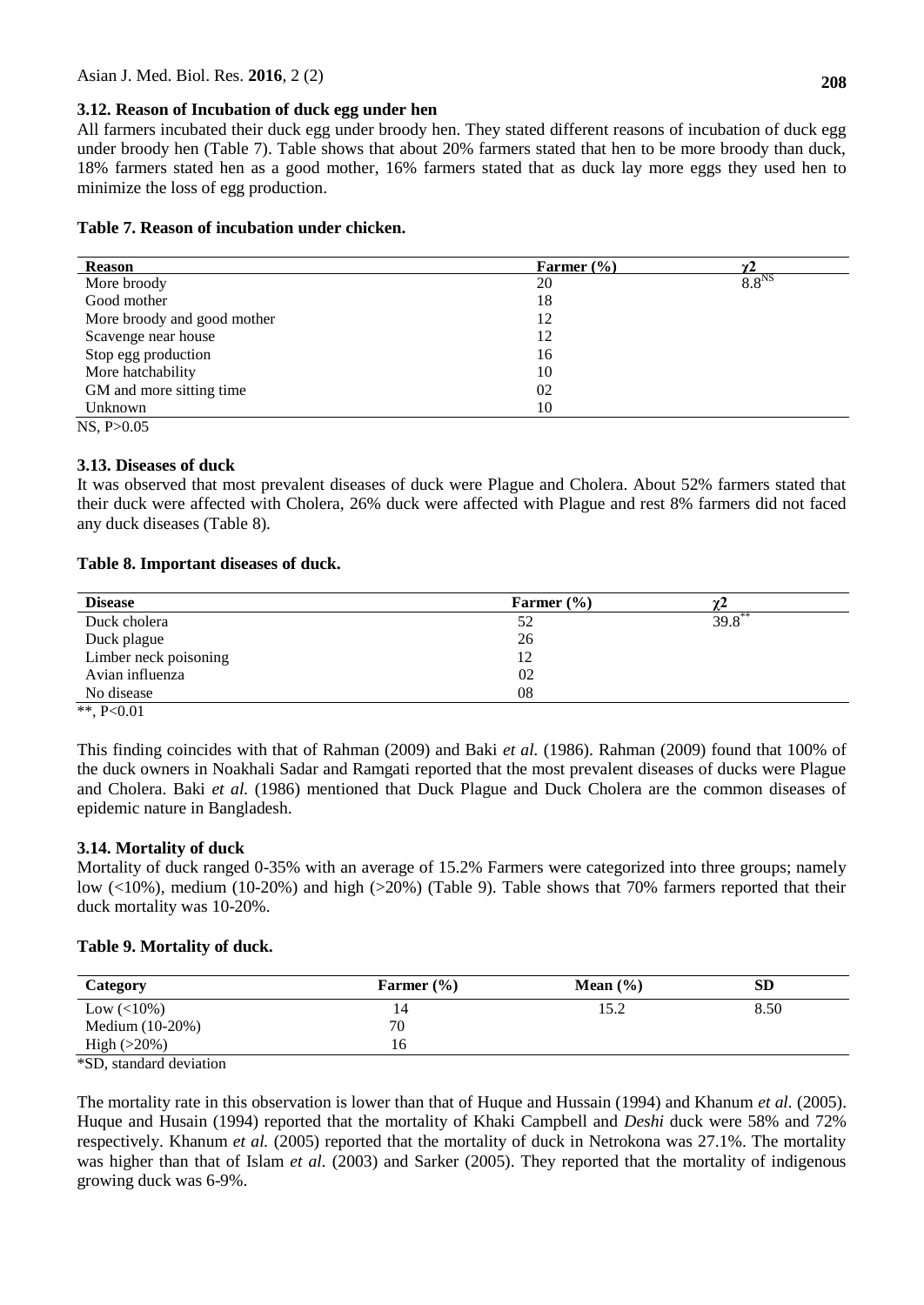# **3.15. Controlling procedure of duck diseases**

Controlling procedure of duck diseases were varied among farmer to farmer. Most of the farmers (52%) controlled their duck disease with medication, only 14% farmers used vaccine to prevent duck disease and rest 12% did nothing for controlling diseases (Figure 5).



**Figure 5. Control procedure of duck disease.**

It is revealed from the study that 36% farmer vaccinated duck which was higher than that of Rahman (2009). He observed that only 14.5% farmers vaccinated duck.

# **3.16. Consumption pattern of duck meat and egg**

A large number of populations did not consume duck meat and egg that was a limitation of duck rearing. About 22% population did not consume duck meat and 13.5% population did not consume duck egg (Figure 6).



**Figure 6. Consumption patterns of meat & egg.**

# **3.17. Reason of not consuming duck meat and egg**

Farmers did not consume duck meat and egg for odour, asthma, allergy and religious factor. About 62% and 45% farmers did not consume duck meat and egg for odour, respectively. About 30% and 45% farmers did not consume duck meat and egg for asthma, respectively (Table 10).

# **Table 10. Reason of not consuming duck meat and duck egg**

| <b>Parameters</b> | <b>Reason</b>    | Farmer $(\% )$ | $\chi^2$  |
|-------------------|------------------|----------------|-----------|
| Duck meat         | Odour            | 62             |           |
|                   | Asthma           | 30             |           |
|                   | Allergy          | 06             | $45.7***$ |
|                   | Religious factor | 02             |           |
| Duck egg          | Odour            | 45             |           |
|                   | Asthma           | 45             | $24.5$ ** |
|                   | Allergy          | 10             |           |
| **, $P<0.01$      |                  |                |           |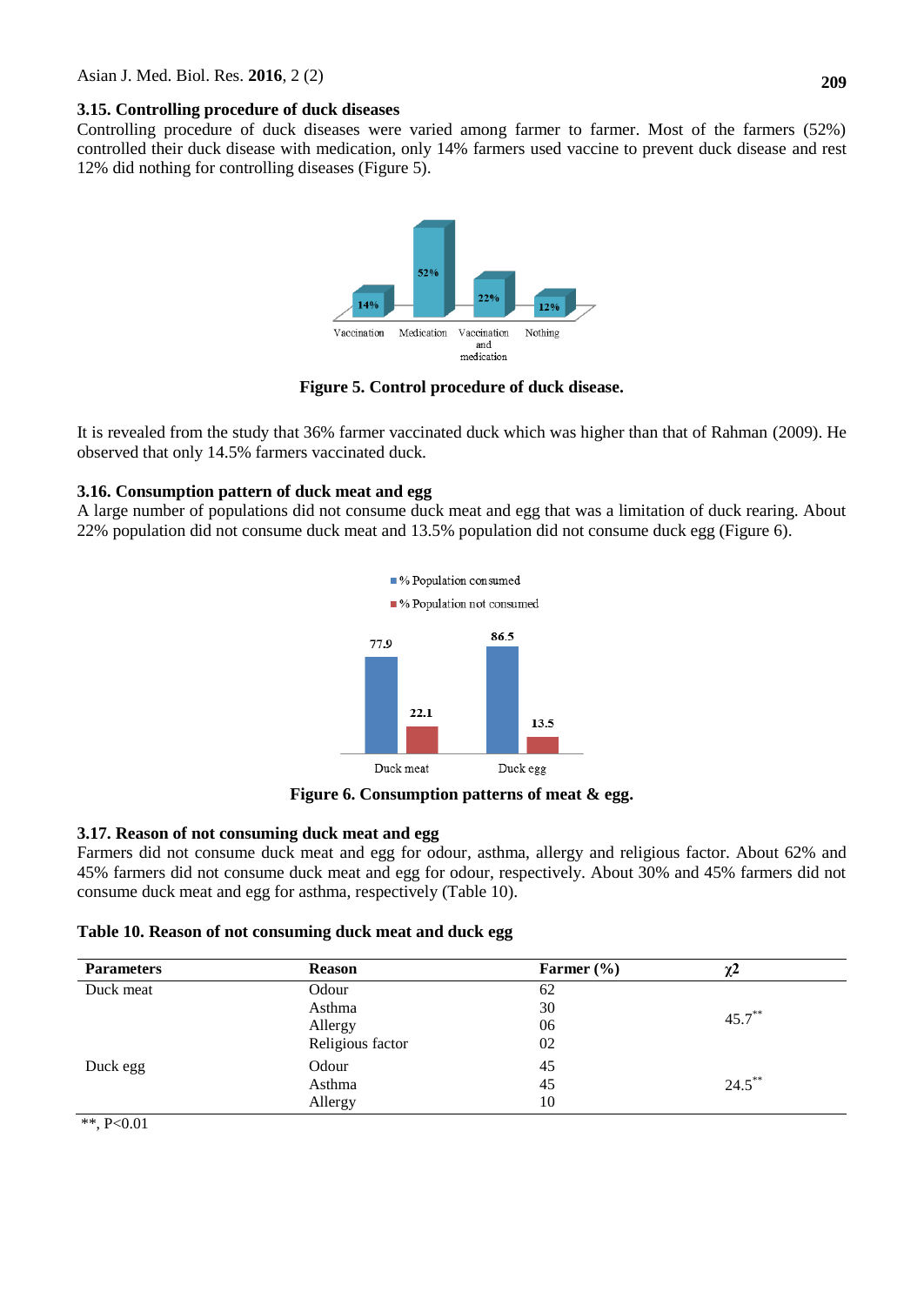### **3.18. Source of duckling**

Most of the farmers did not purchase duckling from anywhere. They incubated duck egg under broody hen to get duckling (Figure 7). Figure shown that farmers incubating eggs for ducklings were 50%, followed by 26% farmers purchased from market, 18% farmers purchased duckling from neighbour house and rest 6% farmers purchased from poultry farm (Figure 7).



**Figure 7. Source of duckling.**

The observation is in agreement with Rithamber *et al.* (1986) and Ravindran *et al.* (1984). They indicated that for non-existence of duck hatcheries in study areas the farmers obtained ducklings by hatching fertile eggs under the broody hen.

# **3.19. Price of duckling and adult duck**

The cost of duckling varied from Tk. 20 to Tk. 25 with an average of Tk. 23.4 (Table 11). Table shows that about 66% farmers purchased duckling by Tk. 24-25 and 34% farmers purchased duckling by Tk. 20-23. The price of adult duck varied from Tk. 150 to Tk. 210 with an average of Tk. 188.5 (Table 11). Table shown that about 58% farmers stated the price of adult duck was Tk. 175-190.

| Table 11. Cost of duckling and adult duck (Tk. /duckling or duck). |  |  |
|--------------------------------------------------------------------|--|--|
|                                                                    |  |  |

| <b>Parameters</b> | Category                  | Farmer $(\% )$ | Mean $(Tk)$ | <b>SD</b> |
|-------------------|---------------------------|----------------|-------------|-----------|
| Duckling price    | Low $(20-23)$ Tk.)        | 34             | 23.4        | 2.30      |
|                   | High $(24-25)$ Tk.)       | 66             |             |           |
| Adult duck price  | Low $($ 175 Tk.)          | 14             |             |           |
|                   | Medium (175-190 Tk.)      | 28             | 188.5       | 15.90     |
|                   | High $(>190 \text{ Tk.})$ | 58             |             |           |

\*SD, standard deviation

# **3.20. Farmer's opinion about duck farming trend**

Most of the farmers (81.25%) stated that the duck farming is decreasing and rest 18.75% stated that duck farming is increasing (Table 12).

# **Table 12. Farmer's opinion about duck farming trend.**

| Opinion    | <b>Farmer's response (%)</b> | . .      |
|------------|------------------------------|----------|
| Increasing | 18.75                        | $37.8**$ |
| Decreasing | 81.25                        |          |

\*\*,  $P < 0.01$ 

# **3.21. Reason of decreasing duck farming**

Duck farming were decreasing because of lack of scavenging area, own pond and complains of neighbor. About 51% farmers stated that duck farming was decreasing for lack of scavenging area, 13% farmers stated for decreasing duck farming was required own pond and remaining (36%) farmers stated for decreasing duck farming was complains of neighbor (Table 13).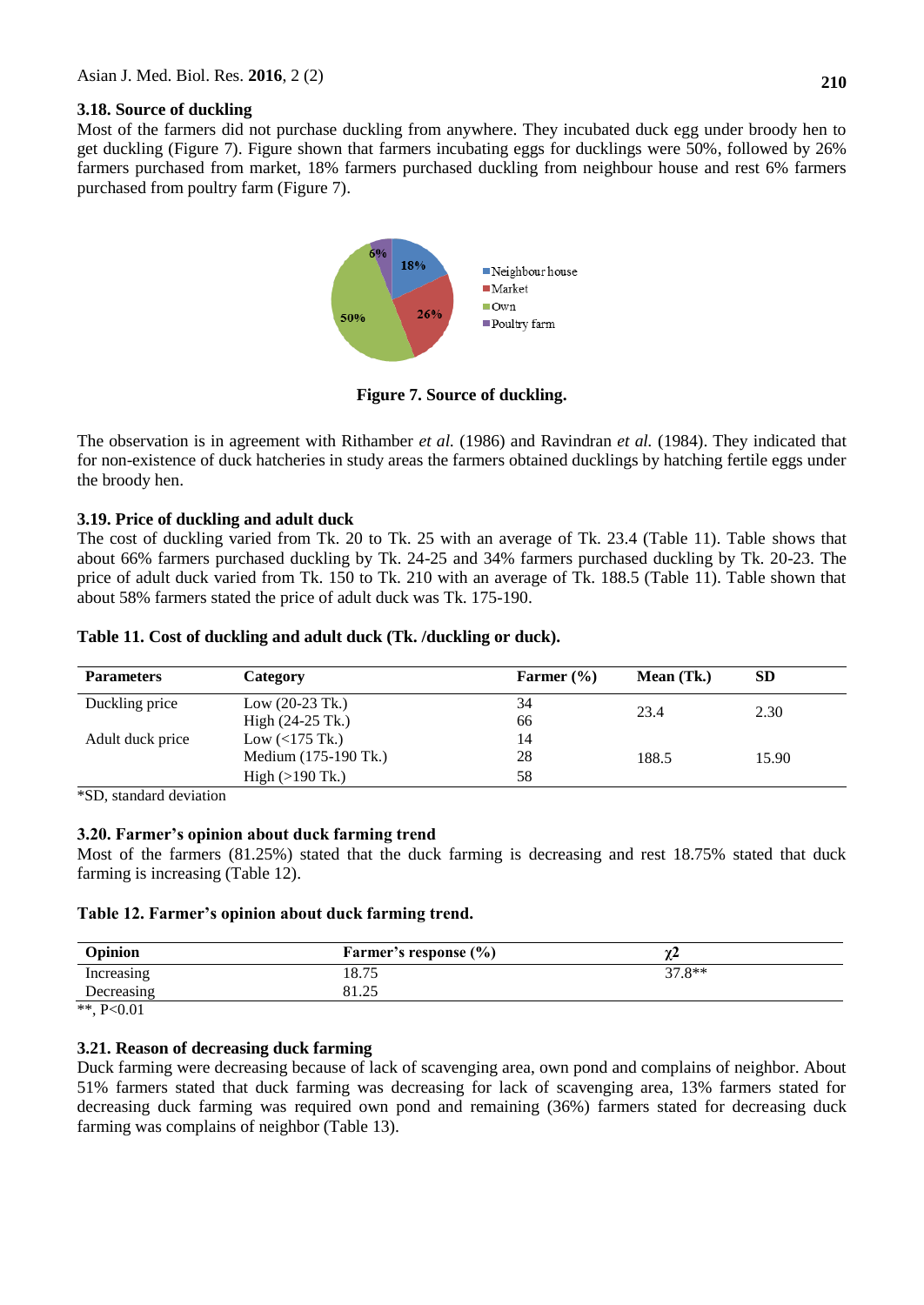#### **Table 13. Reason of decreasing duck farming.**

| <b>Reasons</b>          | Farmer's response $(\% )$ |  |
|-------------------------|---------------------------|--|
| Lack of scavenging area |                           |  |
| Required own pond       | 13                        |  |
| Complains of neighbor   | 36                        |  |
| 44.7.0.01               |                           |  |

\*\*,  $P < 0.01$ 

#### **3.22. Problems of duck farming**

The farmers have limited knowledge about the production performance of improved breeds/varieties of duck. Farmers do not know scientific feeding and management system of duck. Most of the farmers do not know about vaccination and its advantages in preventing duck disease. They have unavailability of improved variety of duckling. Most of the farmers have no training on duck production. Decreasing scavenging area and complains of neighbor regarding decrease duck rearing because they damage seedlings and crop during scavenging.

### **3.23. Prospects of duck farming**

Duck farming is profitable because less investment is required. Better utilization of feed resources under water and wastage feed materials. More eggs obtained from duck than chicken. Most of the land of Bangladesh is low land which is very much suitable for duck rearing. Duck farming create employment opportunities among rural people especially for the unemployed youth, rural women.

### **3.24. Recommendations to improve duck farming**

- a) For increasing duck meat and egg production it is needed to Introduce improved duck varieties in the rural areas with informing the farmers about the advantages of rearing improved varieties. The farmers can even use improved *deshi* duck like *deshi* black and *deshi* white.
- b) Training is necessary to all duck farmers for better feeding and management of duck to get better production.
- c) Vaccination against common diseases of duck should be ensured.
- d) Good quality of duckling should be supplied to the farmers. Vaccine and medicine of duck should be available in market.
- e) Government should give financial and technical support to farmers for rearing duck.
- f) Duck rearing in the rural areas of Bangladesh could be a good source of income, nutrition and employment generation, especially for the unemployed youth, rural women and the small-marginal farmers.

#### **4. Conclusions**

The study concluded that most of the farmers reared deshi duck. Duck rearing knowledge such as breeding, feeding, housing, prevention and control of diseases are not satisfactory of the farmers. Therefore, a need-based extension program should be introduced among the farmers giving more focus on building awareness and ability about duck production.

### **Conflict of interest**

None to declare.

#### **References**

- Alam ABMM and MB Hossain, 1989. Hatchability of egg and suvivability of Khaki Campbell under farmer's condition. Bangladesh Journal of Animal Science, 18:105-108.
- Amin MM, 1999. Poultry disease in Bangladesh. Present status and control strategies. Paper presented in the seminar and international poultry show. Organized by the *World's Poultry Science Association* of Bangladesh Branch, Dhaka.  $24-26^{\text{th}}$  April, 1999, 81-91.
- Baki MA, AJ Sarker and MMH Mondal, 1986. Pathological investigation on the mortality of ducks in Bangladesh. Proceeding of workshop, Bangladesh Agricultural University, Research Progress, held at Bangladesh Agricultural University on 4-5 October.
- Das GB and ME Hoq, 2000. Performance of Khaki Campbell, Zending and Khaki Campbells  $\times$  indigenous ducks in integrated fish-cum-duck farming system. Bangladesh Journal of Animal Science, 29: 111-117.